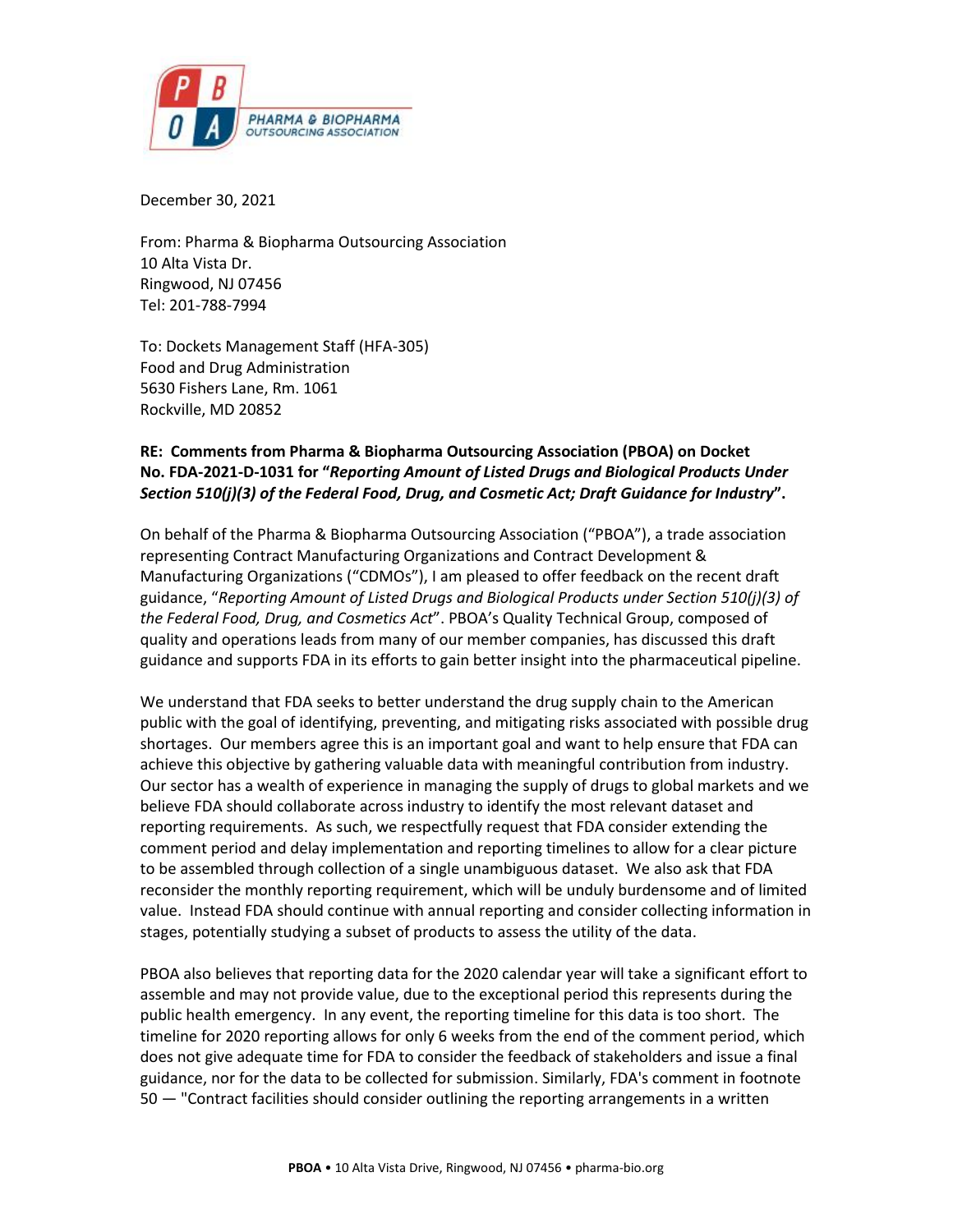

quality agreement or other written contract"  $-$  is not feasible within the timelines given for 2020 and 2021 reporting, given the large number of clients and products many CDMOs work with.

PBOA agrees with the collection of meaningful data and requests FDA take additional time to consider the reporting requirements to determine what data it actually needs and how it can most effectively be gathered. There is wide variation in the interpretation of roles and responsibilities under this guidance, which will likely result in conflicting duplicative data from different registrants. This will result in disparate data that is more likely to introduce confusion rather than affording clarity. How does FDA propose to deal with discrepancies, and what consequences will result from either reporting errors or more likely different interpretations of the reporting requirements by reporting entities? There is no information provided on enforcement or what actions FDA intends to take.

We feel this draft guidance brings to a light several issues that have been discussed by our members, who have differing interpretations of the regulations and the requirements that are placed on CDMOs. For this guidance and future guidance documents, we request the FDA be more specific in the definitions of "Manufacturer", "Trading Partners", or "Sponsors", specifically considering the role of CDMOs to avoid confusion. CDMOs are service providers and do not hold any business interests in the products they manufacture other than to meet the contractual obligations to their clients. As such, a CDMO does not have the legal right to share information about the products it manufactures, which creates significant conflicts when interpreted to be included in the definition of the terms "Manufacturer" or "Trading Partners" or "Sponsor".

According to the Public Law 113-54-NOV.27, 2013 127STAT.587 TITLE II -Drug Supply Chain Security, Section 581 DEFINITIONS:

- (10) MANUFACTURER.—*"The term 'manufacturer' means, with respect to a product—(A) a person that holds an application approved under section 505 or a license issued under section 351 of the Public Health Service Act for such product, or if such product is not the subject of an approved application or license, the person who manufactured the product; (B) a co-licensed partner of the person described in subparagraph (A) that obtains the product directly from a person described in this subparagraph or subparagraph (A) or (C); or (C) an affiliate of a person described in subparagraph (A) or (B) that receives the product directly from a person described in this subparagraph or subparagraph (A) or (B)***."**

and

- (23) TRADING PARTNER.—*"The term 'trading partner' means— (A) a manufacturer, repackager, wholesale distributor, or dispenser from whom a manufacturer, repackager, wholesale distributor, or dispenser accepts direct ownership of a product or to whom a manufacturer, repackager, wholesale distributor, or dispenser transfers direct ownership of a product; or (B) a third-party logistics provider from whom a manufacturer,*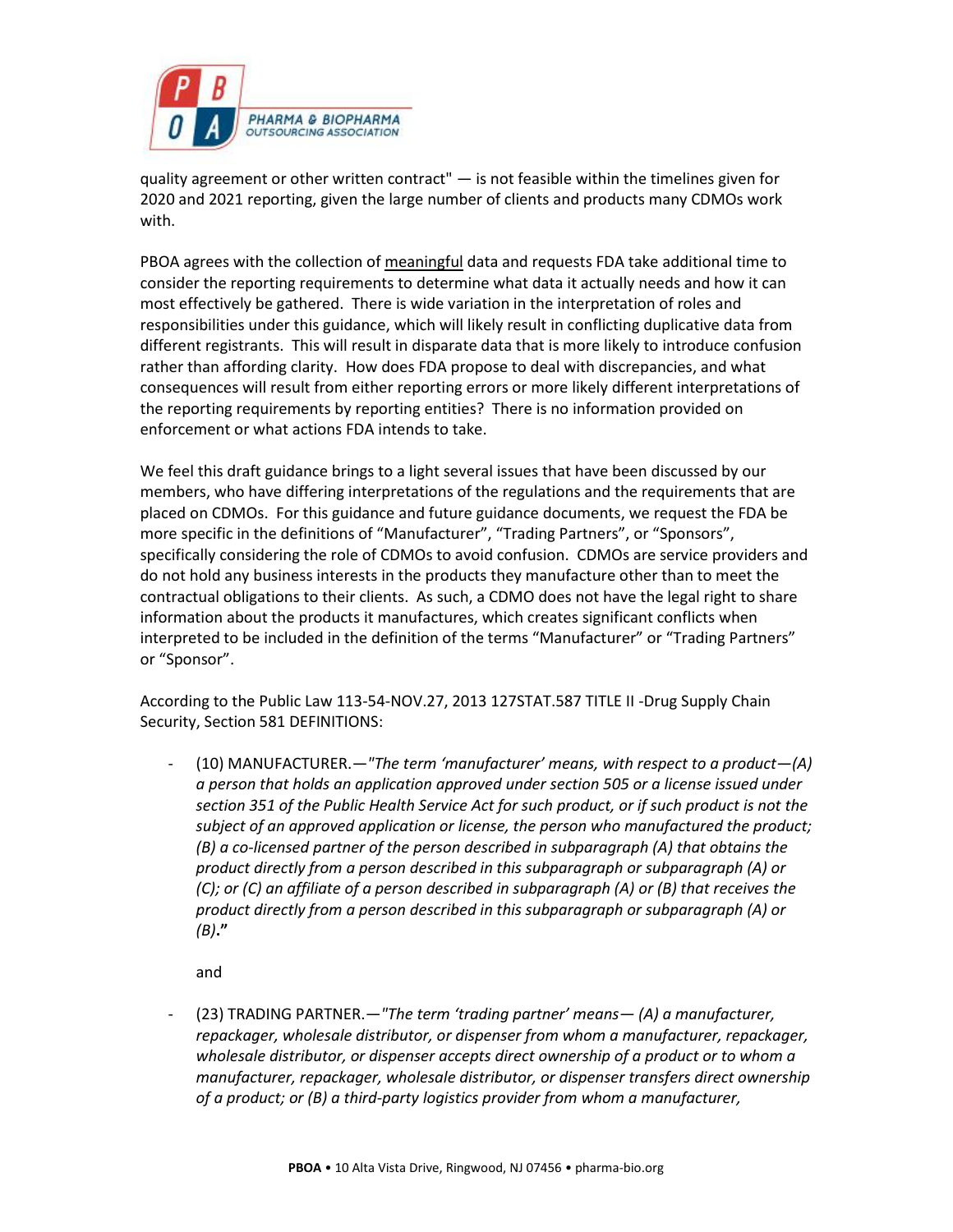

*repackager, wholesale distributor, or dispenser accepts direct possession of a product or to whom a manufacturer, repackager, wholesale distributor, or dispenser transfers direct possession of a product."*

Both these definitions are focused on ownership rights and responsibilities, which a CDMO never obtains throughout performance of its services. And according to the Public Law 116-136- MAR.27, 2020 134STAT.286 TITLE – Coronavirus Aid, Relief, and Economic Security Act or the "CARES Act", Subtitle F – Over-the-Counter Drugs PART I-OTC DRUG REVIEW:

introduces Sec 505G(q) Definitions: (2) *The term 'sponsor' refers to any person marketing, manufacturing, or processing a drug that— (A) is listed pursuant to section 510(j); and (B) is or will be subject to an administrative order under this section of the Food and Drug Administration*";

and

Further, the CARES Act stipulates in Subpart B – Mitigating Emergency Drug Shortages Sec. 3112(f) "CONFIDENTIALITY.—*Nothing in the amendments made by this section shall be construed as authorizing the Secretary to disclose any information that is a trade secret or confidential information subject to section 552(b)(4) of title 5, United States Code, or section 1905 of title 18, United States Code.*"

It remains the position of our membership that a CDMO does not qualify as a 'Manufacturer', 'Trading Partner', or 'Sponsor' under these laws, unless that CDMO is registered as an Outsourcing Facility under the provisions of Sec. 503B and manufacturing a product that is "*not the subject of an approved application or license"* and therefore subject to the Compounding Quality Act or the market authorization holder for the product in question under Sec. 503A. As such, our position is that CDMOs are not required to report under or meet the requirements placed on 'Manufacturers' or 'Trading Partners' under the Drug Supply Chain Security Act or on 'Sponsors' by the Coronavirus Aid, Relief, and Economic Security (CARES) Act.

PBOA recommends FDA consider referring to the definition given to 'Contract Manufacturing Organization Facility' under Public Law 115-52-AUG.18,2017-131STAT.1020 TITLE III-FEES RELATING TO GENERIC DRUGS SEC.302. DEFINITIONS that states:

- (5) The term 'contract manufacturing organization facility' means *a manufacturing facility of a finished dosage form of a drug approved pursuant to an abbreviated new drug application, where such manufacturing facility is not identified in an approved abbreviated new drug application held by the owner of such facility or an affiliate of such owner or facility*.''.

and Public Law 116-136-MAR.27,2020 134STAT.459 SEC. 3862. FEES RELATING TO OVER-THE-COUNTER DRUGS, which amends Subchapter C of chapter VII of the Federal Food, Drug, and Cosmetic Act (21 U.S.C 379f et seq.) by inserting the following definition in SEC. 744L. DEFINITIONS: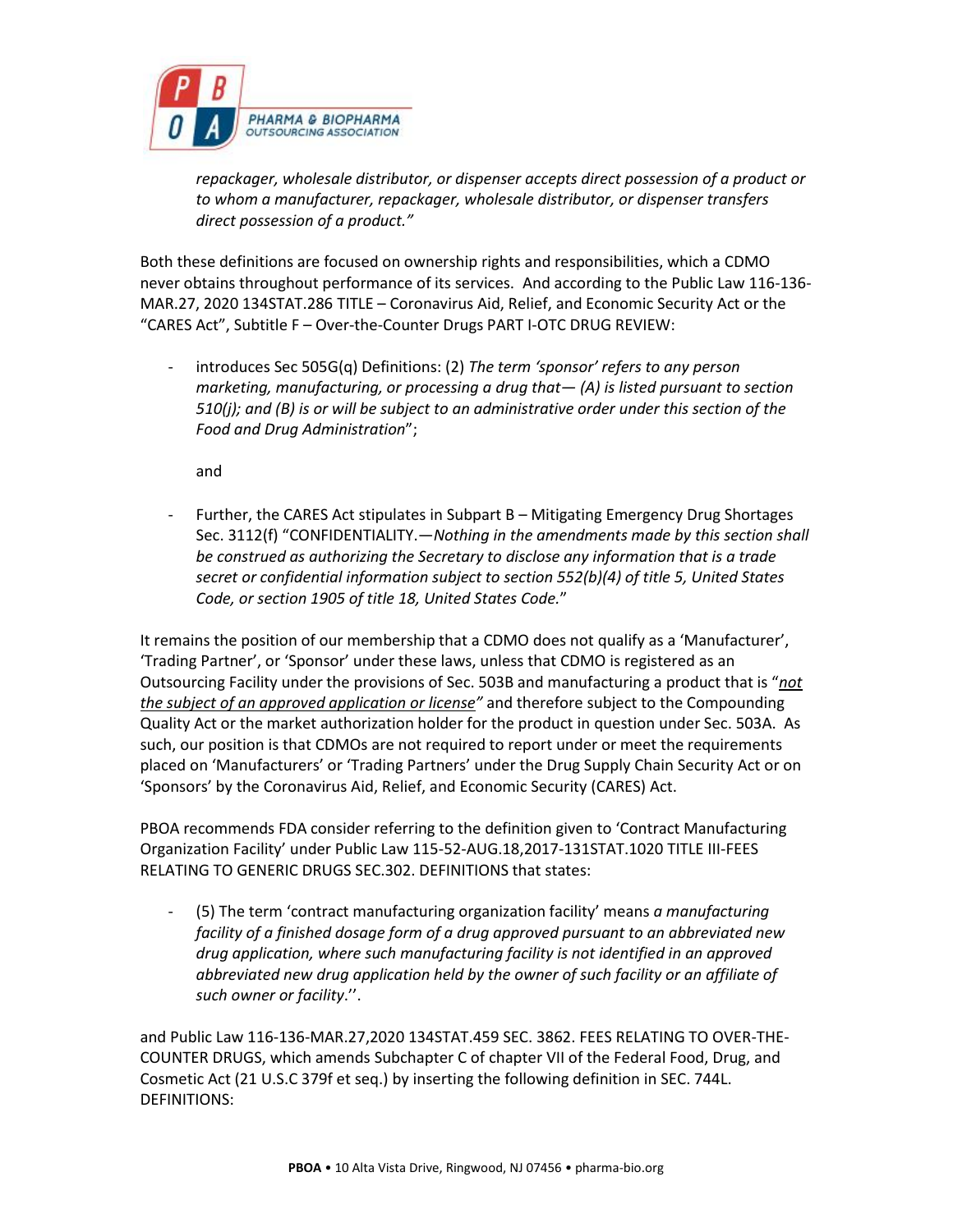

- ''(2) The term 'contract manufacturing organization facility' means *an OTC monograph drug facility where neither the owner of such manufacturing facility nor any affiliate of such owner or facility sells the OTC monograph drug produced at such facility directly to wholesalers, retailers, or consumers in the United States*.

While we are aware that these definitions are part of discrete User Fee statutes, we feel that by using these definitions as reference, FDA can specify that the term 'contract manufacturing organization facility' means, for the purposes of this draft guidance, "*a manufacturing facility of a finished dosage form of a drug approved pursuant to a new drug application, abbreviated new drug application, or an OTC monograph where neither the owner of such manufacturing facility nor any affiliate of such owner or facility sells the drug product produced at such facility under such new drug application, abbreviated new drug application, or OTC monograph directly to wholesalers, retailers, or consumers in the United States.*"

With this definition of a CDMO, we believe that such a service provider is not required to file its own NDCs, since it neither has legal control of the materials it produces nor authority to determine where they are distributed. Under Section 510 of the Federal Food, Drug, and Cosmetic Act, 21 USC §360 – Registration of producers or drugs or devices, annual registration under Section (b)(1) is required for "*every person who owns or operates any establishment in any State engaged in the manufacture, preparation, propagation, compounding, or processing of a drug or drugs*" and under 21 USC §360(a)(1) "*the term 'manufacture, preparation, propagation, compounding, or processing' shall include repackaging or otherwise changing the container, wrapper, or labeling of any drug package or device packages in furtherance of the distribution of the drug or device from the original place of manufacture to the person who makes final delivery or sale to the ultimate consumer or user.*"

Our members do follow the regulation that their establishments register their facilities with the Secretary, under 21 USC §360(j)(1) "*Every person who registers with the Secretary under subsection (b), (c), (d), or (i) shall, at the time of registration under any such subsection, file with the Secretary a list of all drugs and a list of all devices which are being manufactured, prepared, propagated, compounded, or processed by him for commercial distribution*". However, PBOA believes that since our members do not hold title to or ownership of the products that they produce, CDMOs should not be required to list these products, as they are not released by the CDMO for commercial distribution. We believe that it is FDA's intent that the Market Authorization Holder (MAH) is the responsible party for releasing drugs to the market. Reporting requirements should be aligned with those parties having ownership and control of release and distribution to the market (exchange of ownership), the Market Authorization Holder (MAH).

Aligning reporting requirements in this way will provide a single set of useful data for FDA to meet its goals to gain insight into the American drug supply chain from the entities that actually own and distribute the products to the American public. In most instances, CDMOs are manufacturing products under regulatory filing documents such as an BLA, NDA or ANDA on behalf of MAHs who bear the responsibility and authority to distribute these products. As such,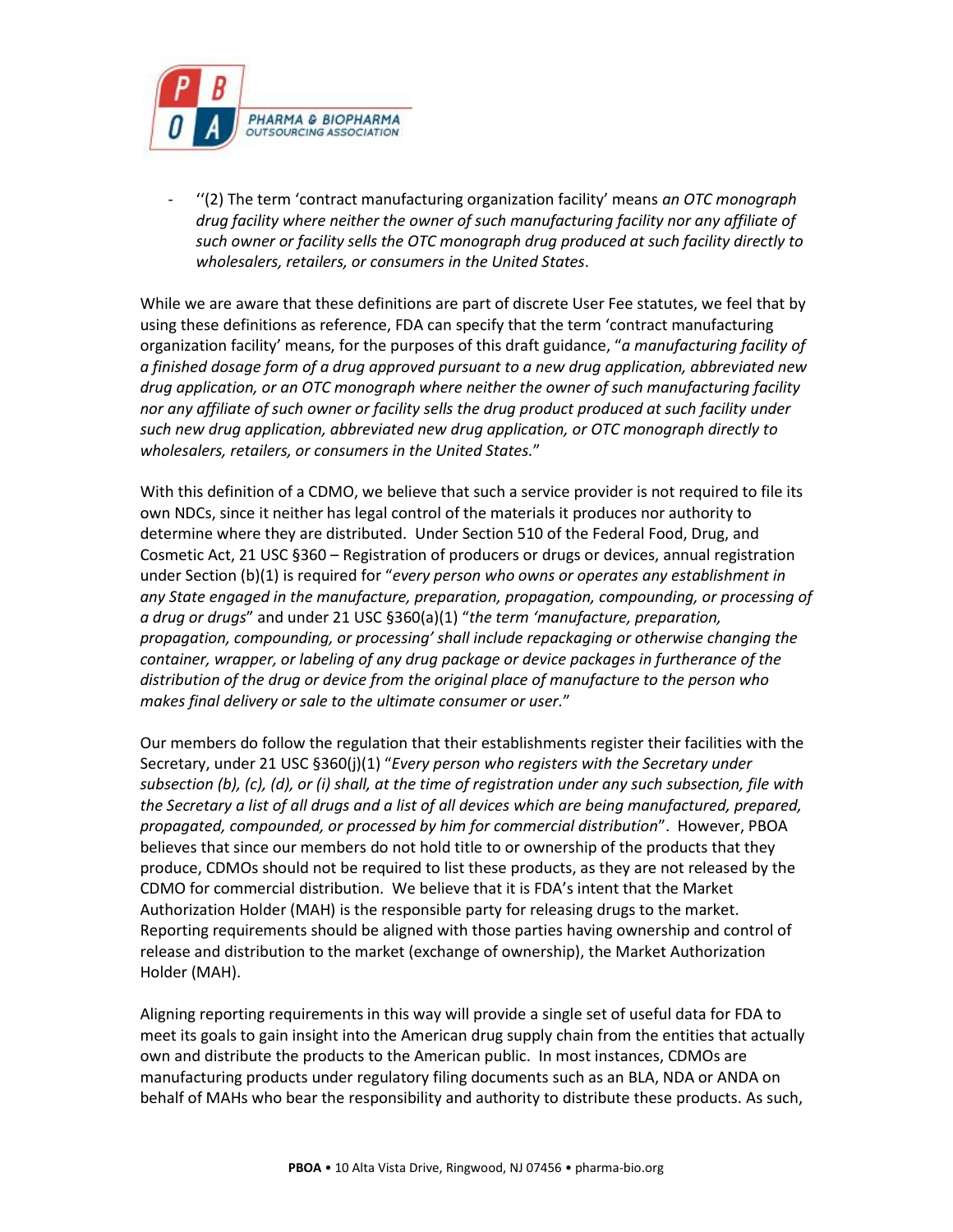

except for very special circumstances, CDMOs should not be required to list the products they produce, nor file their own NDCs.

In addition to responsibilities of reporting under the CARES Act, PBOA recommends that FDA reconsider the data being collected to ensure that it is accurately meeting the goal of predicting drug shortages and understanding the drug supply chain in the United States. We believe the current reporting requirements will result in data that cannot easily be interpreted with this goal in mind. Specifically, our members are concerned that reporting requirements for produced active pharmaceutical ingredients (API) and drug product intermediates (DPI) not intended to be distributed in the US will result in greater confusion than clarity. In addition, API and DPI that are shipped for further processing may require unique package sizes or partial lots destined to different markets. In the absence of complete understanding of the supply chain and distribution plans, this data would be nearly impossible to interpret. Some of our members ship bulk capsules, tablets, or vails for downstream packaging and labeling specific to the markets they will be distributed in and the intermediate data will not add to understanding the US supply chain.

Furthermore, collecting this information from CDMOs along the supply chain will result in greater confusion about the US drug supply chain, particularly when most CDMOs do not make these decisions and, in many cases, may not know where the products they manufacture are distributed after leaving their loading docks. Collecting information from entities that have no authority over when and how much material they manufacture, nor what market that material is distributed to, will not help FDA to meet its goals.

Regardless of the final reporting requirements, PBOA recommends FDA explicitly state that all information reported under FDCA Section 510(j)(3) is considered 'Confidential Information'. Data collected on drug volumes and site of manufacture is highly sensitive confidential information, which is specifically protected under the CARES Act in Sec. 3112. As such, we feel FDA should add language to the draft guidance explicitly recognizing the data reported under FDCA Section 510(j)(3) is regarded as confidential information and subject to protection under applicable law. PBOA also requests FDA to specify how the confidentiality of reported information will be maintained.

As mentioned earlier, our members hold differing interpretation of the regulations regarding the need for CDMOs to file their own NDCs, and thus question the value of data collected from CDMOs under these reporting requirements. However, if FDA indicates that CDMOs are required to file their own NDCs for their customers' products, we note there will not be enough time in the current implementation timeline for CDMOs to establish and then report on new NDCs. This would create a significant burden in effort, cost and complexity at the CDMO level. We understand that any company responsible for manufacturing and distributing into the US market must list the drug by filing an NDC and, based upon this, that MAH is responsible for reporting to FDA. We do not believe that a CDMO falls into this category. In the event that FDA holds that CDMOs should register their own NDCs and report under this guidance, we note that FDA does not include "packaging" as an identifiable business operation in the Technical Conformance Guide as specified under 21 USC §360(a)(1). PBOA requests that FDA should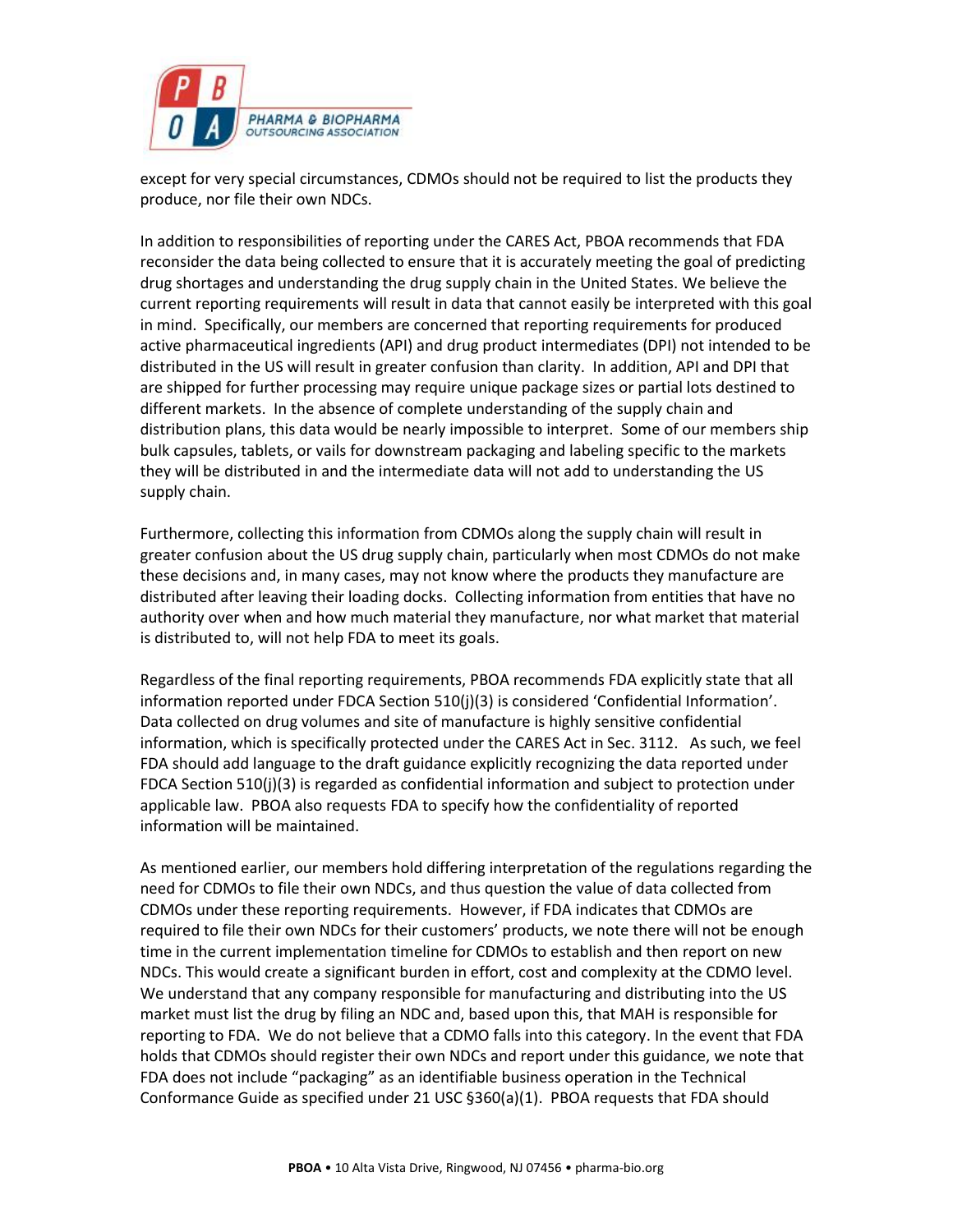

clarify whether a facility that performs only packaging should identify their facility as a manufacturer when submitting these reports.

The guidance document indicates that FDA is seeking to gain more visibility and understanding into the drug supply chain and further notes that the current reporting mechanisms result in reports arriving in different times throughout the year, which "makes it challenging for the Agency to identify, prevent, and mitigate drug shortages at any particular point in time." Our members believe the new annual and monthly reporting requirements will add burden to the industry without alleviating any of the current reporting requirements, and will result in additional and potentially confusing data reaching FDA.

It is also unclear how this additional data will be used to meet the objective of identifying, preventing, and mitigating drug shortages. FDA has numerous data- and reporting-driven initiatives currently in place to address shortage and supply chain issues, but has not demonstrated or clarified how this data will or can be used to meet the objective of minimizing shortages of drugs for the American public. Instead of requesting the industry report additional and potentially conflicting release data, PBOA recommends that FDA analyze the data it already has access to under its current initiatives and assess what gaps exist, to make new reporting requirements worthwhile for industry, the Agency, and patients.

PBOA appreciates the opportunity to review and provide comments pertaining to the draft guidance. We look forward to working with FDA on its continued efforts to ensure public access to high quality pharmaceutical products.

Thank you for considering our views.

Respectfully,

Inistopher Verticle

Chris Verbicky, Ph.D., M.B.A. Director, Scientific and Regulatory Affairs PBOA